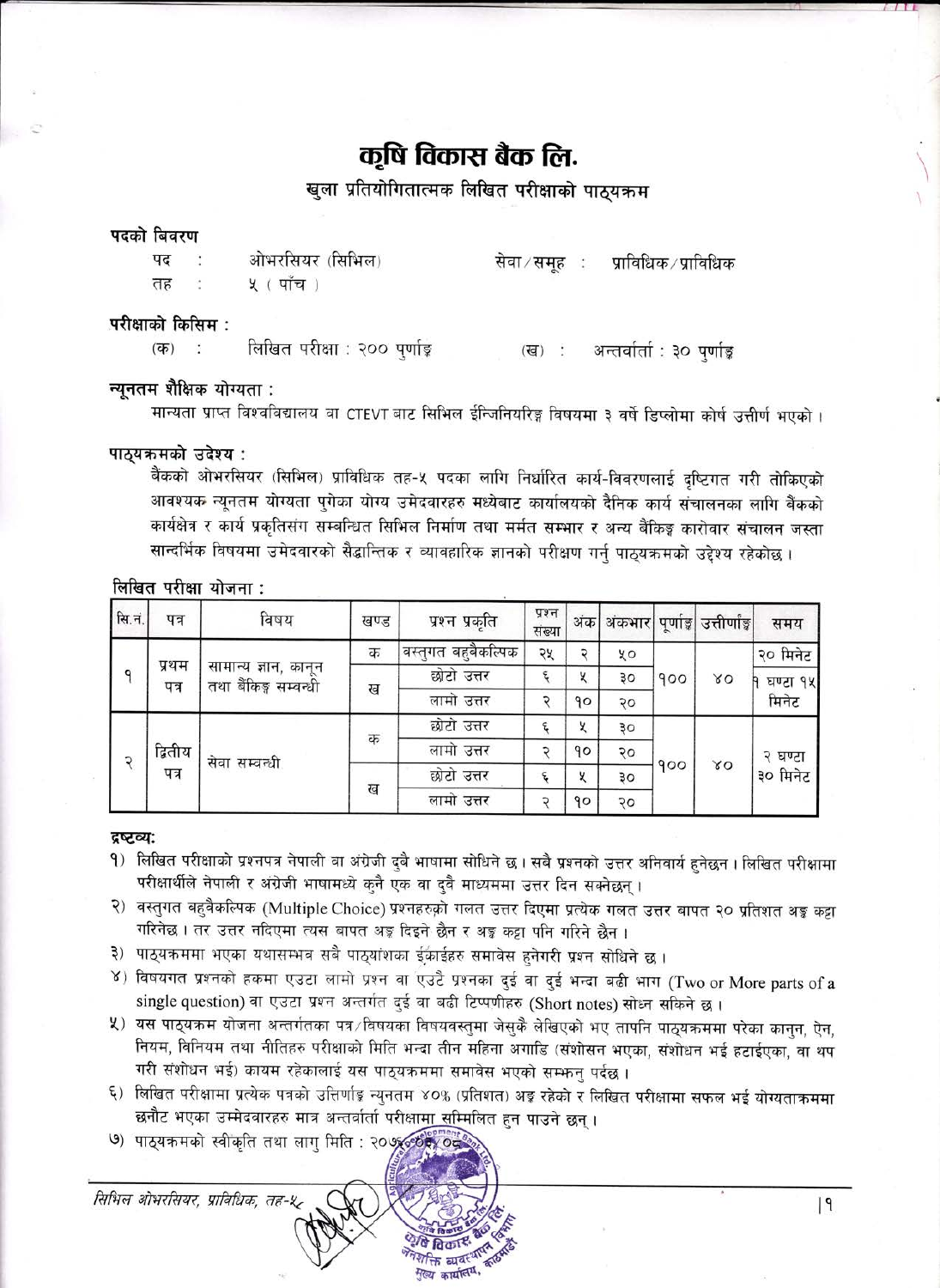#### पथम-पञ्ज:

| खण्ड - क : सामान्य ज्ञान तथा कानुनी ब्यवस्था | वस्तुगत बहुबैकल्पिक   २५ प्रश्न X २ अंक = ५० |
|----------------------------------------------|----------------------------------------------|
|                                              |                                              |

- १) नेपालको भौगोलिक, ऐतिहासिक, राजनैतिक, सास्कृतिक, साहित्यिक, धार्मिक, प्रशासनिक, आर्थिक, शैक्षिक, बैज्ञानिक तथा खेलकुद सम्बन्धी जानकारी।
- २) राष्टिय तथा अन्तर्राष्टिय स्तरका प्रमख सम-सामयिक बिषय तथा घटनाक्रमहरु बारे सामान्य जानकारी ।
- ३) अर्न्तराष्ट्रिय तथा क्षेत्रीय स्तरका (UN, World Bank, IMF, ADB, SAARC जस्ता) प्रमुख सस्थाहरु बारे जानकारी ।
- ४) नेपालमा संबैधानिक विकासक्रम तथा नेपालको संविधान ।
- ५) बैंकिङ्ग ब्यवसायमा प्रयोग हुने बैंकिङ्ग शब्दावलीहरु (Banking Terminology)
- ६) नेपाल राष्ट्र बैंक ऐन, २०५८ ।
- ७) कम्पनी ऐन, २०६३।
- ८) बैंक तथा बित्तीय संस्था सम्बन्धी ऐन. २०७३ सम्बन्धी जानकारी ।
- ९) बैकिङ्ग कसर तथा सजाय ऐन, २०६४।
- 90) सम्पत्ति शद्धिकरण (मनी लाउन्डरिङ्ग) निवारण ऐन, २०६४ ।
- 99) कृषि विकास बैंक लि. कर्मचारी सेवा विनियमावली. २०६२ ।

#### खण्ड - ख: आर्थिक तथा बैंकिङ्ग

| छोटो उत्तर | ६ प्रश्न X X अंक = ३०  |
|------------|------------------------|
| लामा उत्तर | २ प्रश्न x १० अंक = २० |

- बैंकिंङ्ग अवधारणा : बैंकिङ्ग अवधारणा, विकासक्रम, बैंकका प्रकार तथा कार्यहरु, राष्ट्रिय तथा अर्न्तराष्ट्रिय  $9)$ स्तरमा बैंकिंङ्ग ब्यवसायका आधुनिक सेवा, सुबिधाहरु, केन्द्रिय बैंकको स्थापना, महत्व तथा काम, कर्तब्य र अधिकार, नेपालमा बैंकिङ्ग क्षेत्रको वर्गीकरण तथा बैंक तथा वित्तीय संस्थाहरुको काम, कर्तब्य र अधिकार, नेपालमा वाणिज्य बैंकको मुख्य कारोवार क्षेत्र, सम्भावना, अवसर तथा चनौतीहरु, नेपालको आर्थिक विकासमा बैंकिंड्न क्षेत्रको भूमिका, महत्व तथा वर्तमान अवस्था, बैंकिङ्ग सेवाहरु निक्षेप सेवा, कर्जा सेवा, विप्रेषण, प्रतितपत्र, बैंक जमानत तथा अन्य सेवाहरु।
- २) नेपाल राष्ट्र बैंकबाट जारी एकीकृत निर्देशन सम्वन्धी जानकारी।
- ३) संगठन तथा ब्यवस्थापन : संगठनको परिभाषा, संगठनात्मक संरचना, संगठनको प्रकार, उद्देश्य, सञ्चार प्रणाली. संगठनात्मक परिवर्तन र विकास, संस्थागत सुशासन सम्बन्धी जानकारी । ब्यवस्थापनको परिभाषा, सिद्धान्त तथा महत्व, ब्यवस्थापनका कार्यहरु, उत्प्रेरणा, ब्यवस्थापन सूचना प्रणालीको आवश्यक्ता र महत्व । मानव संसाधन व्यवस्थापनको अवधारणा, महत्व, कर्मचारी छनौट तथा भर्ना, तालीम तथा विकास, कार्य बिवरण, कार्य बिश्लेषण, परस्कार तथा दण्ड सजाय, कार्य सम्पादन मुल्यांकन र वृत्ति विकास योजना।
- ४) कार्यालय संचालन : चिठ्ठीपत्र लेखन, पत्राचार, दर्ता चलानी, फाईलिङ्ग, अनुक्रमणिका, संचार ब्यवस्थापन, अभिलेख ब्यवस्थापन, टिप्पणी तथा प्रतिवेदनको परिचय र ढांचा, कार्यालय संरचना र सजावट।
- ५) सूचना प्रविधि : Computer System (Input Device, Output Device), Operating system, Application software, MS office system, Internet, e-mail, Hardware, Networking, Database management system, Related threats. बैंकिङ्ग क्षेत्रमा Core Banking System (CBS) को आवश्यकता. महत्व. भूमिका. यसको कार्यान्वयन गर्द्राध्यान दिनपुर्ने बिषय तथा सम्भावित जोखिमहरु।

सिभिल ओभरसियर, प्राविधिक, तह-४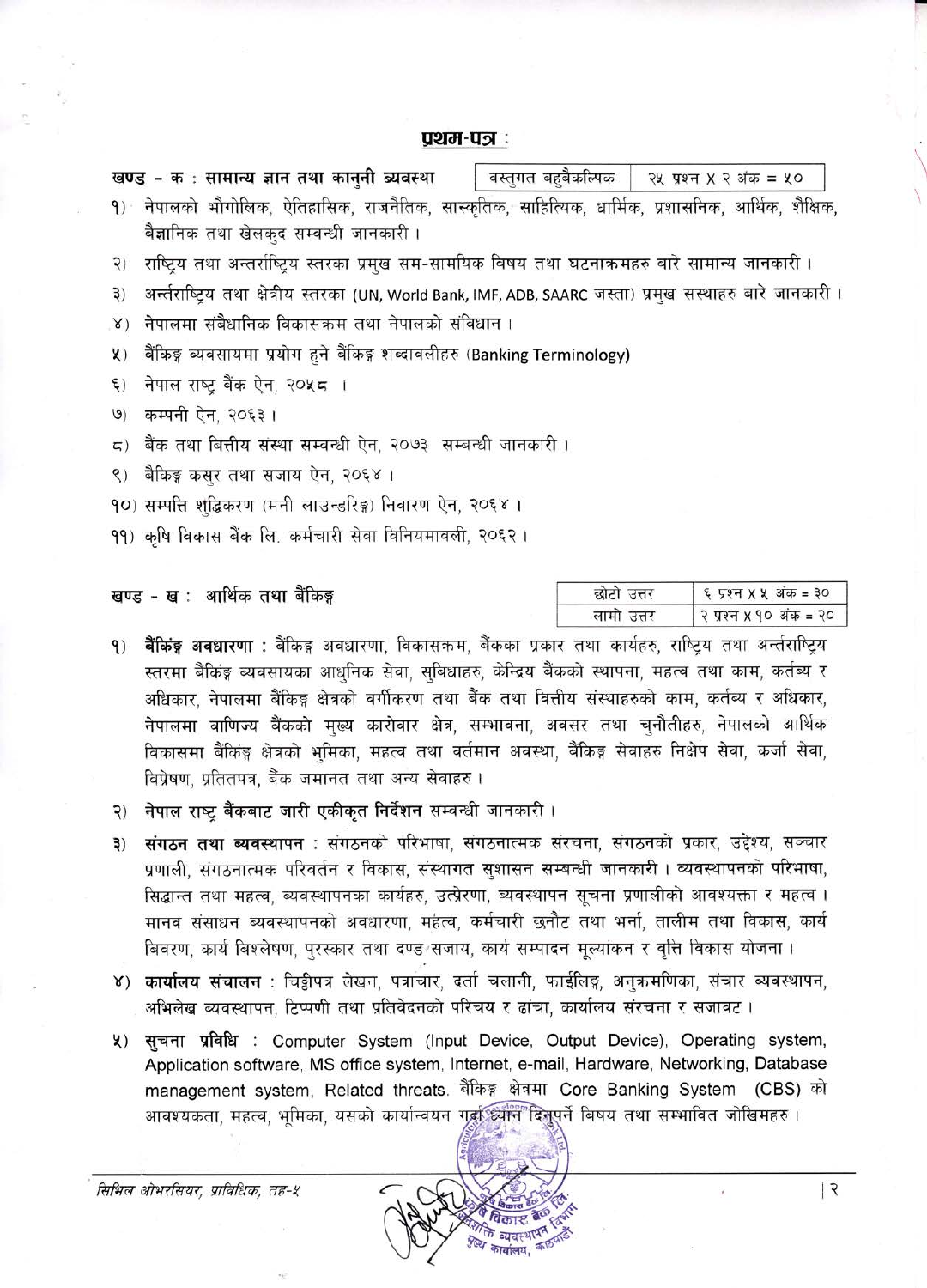- ६) अर्थशास्त्र: Macro and Micro Economic Concept, Elements, GDP, National Income, Fiscal Policy, Monetary Policy, Interest rate, Inflation, Money market, Capital Market, Government Securities, Globalization, Economic Liberalization & Privatization.
- $\mathcal{G}$ गणित: Unitary Method, Fraction, Decimal, Simple and Compound Interest, Percentage, Ratio and Proportion, Simple and Weighted Average. Mean, Median, Mode, & Standard Deviation, Triangle, Shapes.
- ८) कषि विकास बैंक लि.: बैंक को स्थापना, विकासक्रम, कार्यप्रकृति, दूरदृष्टि, ध्येय, उद्देश्य, संगठनात्मक संरचना, कारोवारको अवस्था, वासलातको आकार, विद्यमान सबल एवं दर्वल पक्षहरु तथा अवसर र चनौतिहरु । बैंक तथा वित्तीय संस्थामा कार्यरत कर्मचारीले पालना गर्नपर्ने आचरण तथा अनशासन सम्बन्धी जानकारी।

## दितीय पत्र : सेवा सम्वन्धी

#### खण्ड - क : सिभिल ईन्जिनियरिङ्ग सेवा

| छोटो उत्तर | ६ प्रश्न X X अंक = ३०  |
|------------|------------------------|
| लामा उत्तर | २ प्रश्न X १० अंक = २० |

- $\overline{1}$ **Engineering Survey: Concept & Basic principles of surveying, Linear measurements,** Compass and plane table surveying, Leveling and contouring, Theodolite traversing.
- 2) **Drawing Techniques:** Drawing sheet composition and its essential components, Suitable scales, site plans, preliminary drawings, working drawings, Theory of projection drawing: perspective, orthographic and axonometric projection; first and third angle projection. Drawing tools and equipments. Drafting conventions and symbols, Techniques of free hand drawing
- $3)$ **Structural Design:** Sections in Bending, Under reinforced, over reinforced and balanced sections, Analysis of single and double reinforced rectangular sections. Shear and Bond for R.C. Sections, Shear resistance of a R.C. section, Types of Shear reinforcement and their design, Determination of anchorage length, Axially Loaded R.C. Columns. Short and long columns. Design of a rectangular column section. Design and Drafting of R.C. Structures, Singly and doubly reinforced rectangular beams, Simple oneway and two-way slabs and Axially loaded short and long columns
- 4) Construction Classifications. Construction **Materials**  $\mathcal{L}$ material concept, manufacturing, types, measurement mechanism, storage, transportation, Selection and uses. Stone: Formation and availability of stones in Nepal and Methods of laying and construction with various stones. Cement: Different cements: Ingredients, properties and manufacture, Storage and transport Admixtures with cement., Clay and Clay Products: Brick type, manufacture, laying, bonds, Paints and Varnishes, Type and selection, Preparation techniques and uses, Metals: Type, properties, Selection and uses.
- 5) **Estimating and Costing: General Concept, Main items of work, Units of** measurement and payment of various items of work and material. Standard estimate formats of government offices, Rate Analysis, Basic general knowledge on the use of rate analysis norms prepared by Ministry of Works and Transport and the district rates prescribed by district development<sup>pe</sup>committee. Specifications, Interpretation of specifications, Valuation, Methods of valuation.

सिभिल ओभरसियर, प्राविधिक, तह-१